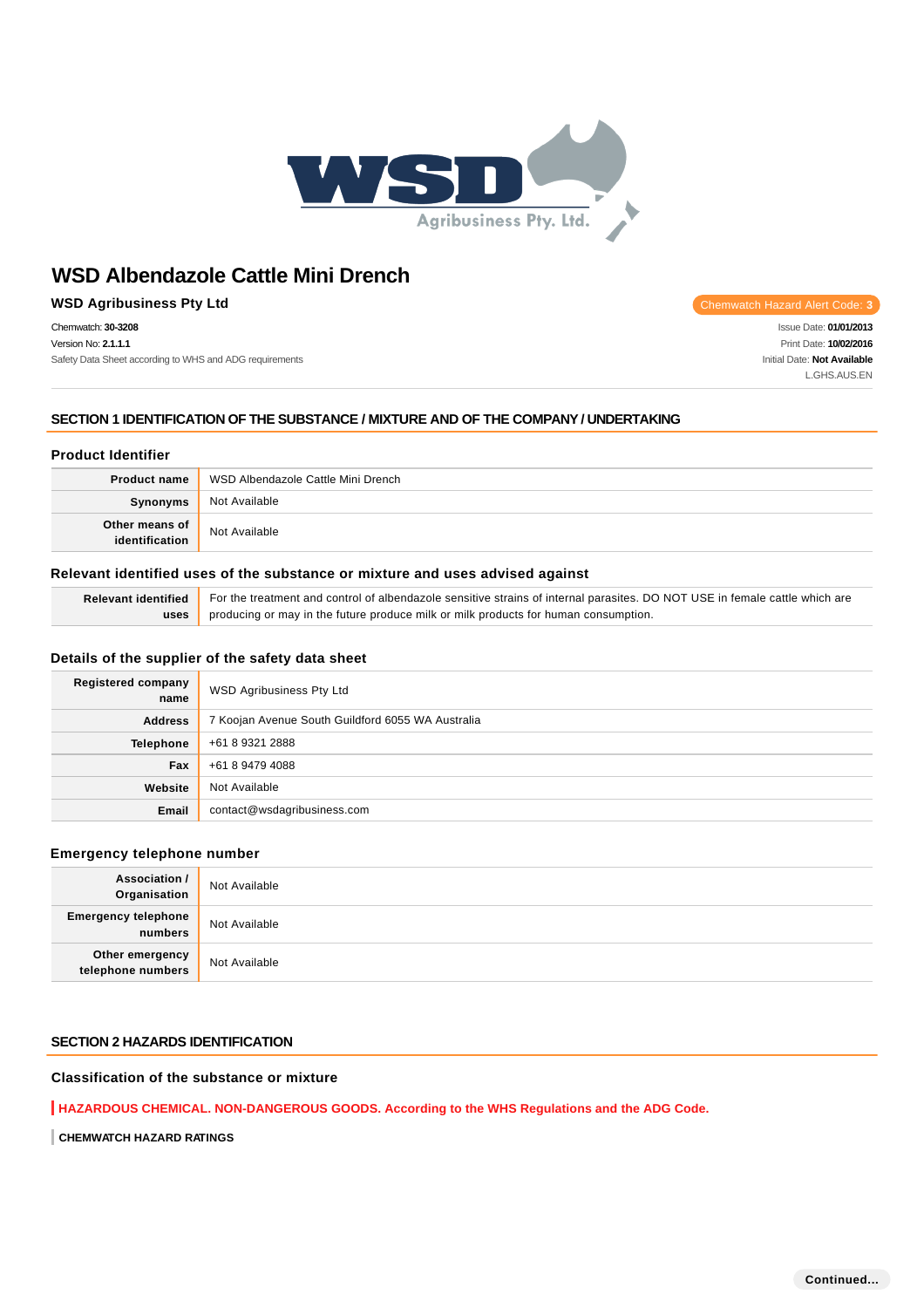| Min                                                                                   | Max                                                                                                                              |  |
|---------------------------------------------------------------------------------------|----------------------------------------------------------------------------------------------------------------------------------|--|
| Flammability<br>0                                                                     |                                                                                                                                  |  |
| Toxicity<br>$\overline{2}$                                                            |                                                                                                                                  |  |
| <b>Body Contact</b><br>0                                                              | $0 =$ Minimum<br>$1 = Low$                                                                                                       |  |
| Reactivity<br>0                                                                       | $2 =$ Moderate<br>$3 = High$                                                                                                     |  |
| Chronic<br>3                                                                          | $4 =$ Extreme                                                                                                                    |  |
| <b>Poisons Schedule</b>                                                               | S <sub>5</sub>                                                                                                                   |  |
| Classification <sup>[1]</sup>                                                         | Reproductive Toxicity Category 1B, Chronic Aquatic Hazard Category 3                                                             |  |
| Legend:                                                                               | 1. Classified by Chemwatch; 2. Classification drawn from HSIS; 3. Classification drawn from EC Directive 1272/2008 - Annex<br>VI |  |
| <b>Label elements</b>                                                                 |                                                                                                                                  |  |
| <b>GHS label elements</b>                                                             |                                                                                                                                  |  |
| <b>SIGNAL WORD</b>                                                                    | <b>DANGER</b>                                                                                                                    |  |
| Hazard statement(s)                                                                   |                                                                                                                                  |  |
| H360                                                                                  | May damage fertility or the unborn child                                                                                         |  |
| H412                                                                                  | Harmful to aquatic life with long lasting effects                                                                                |  |
| <b>Precautionary statement(s) Prevention</b>                                          |                                                                                                                                  |  |
| P201                                                                                  | Obtain special instructions before use.                                                                                          |  |
| P281                                                                                  | Use personal protective equipment as required.                                                                                   |  |
| P273                                                                                  | Avoid release to the environment.                                                                                                |  |
| <b>Precautionary statement(s) Response</b>                                            |                                                                                                                                  |  |
| P308+P313                                                                             | IF exposed or concerned: Get medical advice/attention.                                                                           |  |
| <b>Precautionary statement(s) Storage</b>                                             |                                                                                                                                  |  |
| P405                                                                                  | Store locked up.                                                                                                                 |  |
| <b>Precautionary statement(s) Disposal</b>                                            |                                                                                                                                  |  |
| P501                                                                                  | Dispose of contents/container in accordance with local regulations.                                                              |  |
|                                                                                       | <b>SECTION 3 COMPOSITION / INFORMATION ON INGREDIENTS</b>                                                                        |  |
| <b>Substances</b><br>See section below for composition of Mixtures<br><b>Mixtures</b> |                                                                                                                                  |  |

| <b>CAS No</b> | %[weight] | <b>Name</b>                                      |
|---------------|-----------|--------------------------------------------------|
| 54965-21-8    | 10.817    | albendazole                                      |
|               |           | (112.5g/L)                                       |
| Not Available | $20$      | other ingredients determined not to be hazardous |
| 7732-18-5     | >60       | water                                            |

# **SECTION 4 FIRST AID MEASURES**

| Description of first aid measures |                                                                                                                                                                                                                                                                     |
|-----------------------------------|---------------------------------------------------------------------------------------------------------------------------------------------------------------------------------------------------------------------------------------------------------------------|
| <b>Eye Contact</b>                | If this product comes in contact with the eyes:<br>• Wash out immediately with fresh running water.<br>Ensure complete irrigation of the eye by keeping eyelids apart and away from eye and moving the eyelids by occasionally<br>lifting the upper and lower lids. |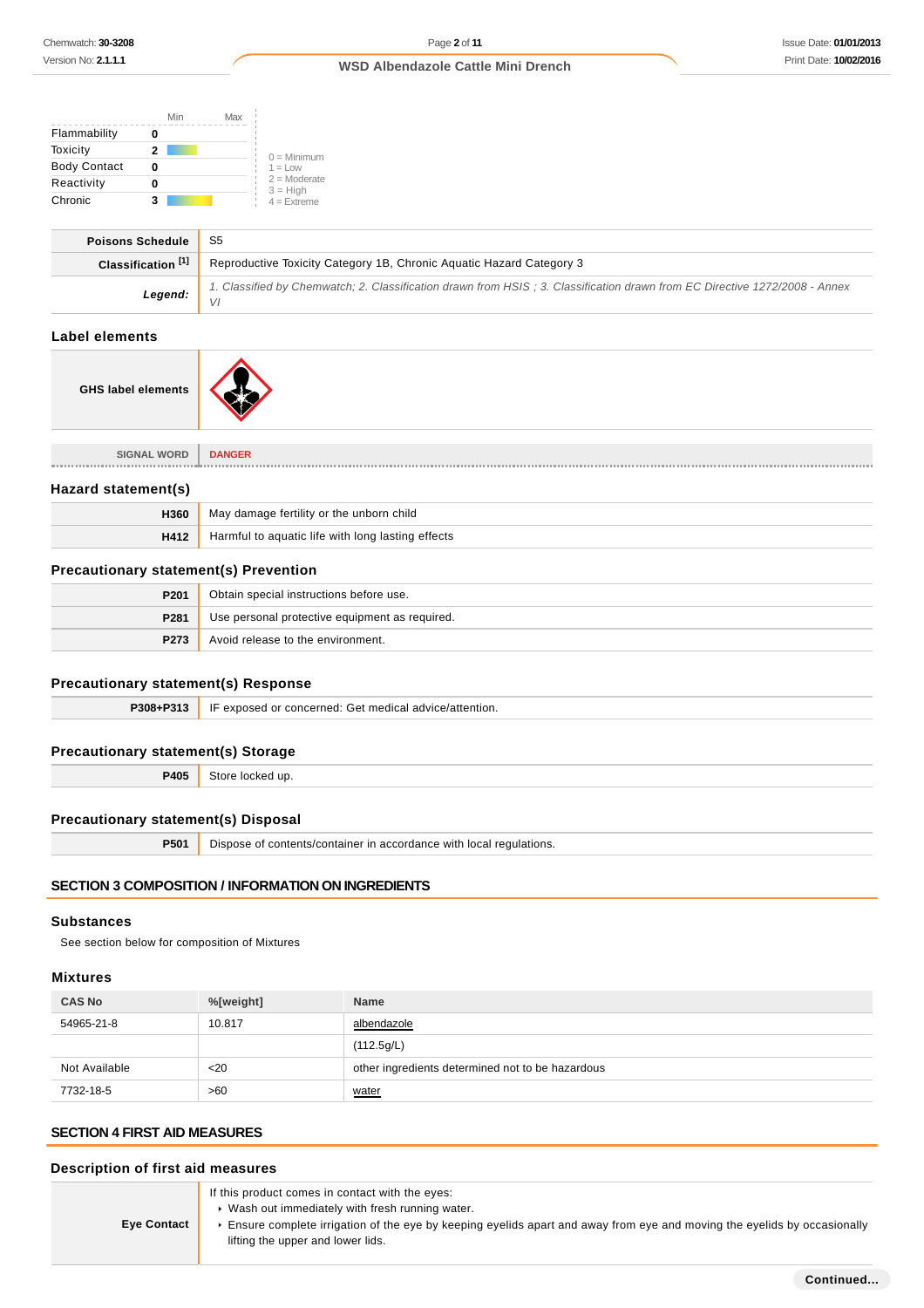|                     | ► Seek medical attention without delay; if pain persists or recurs seek medical attention.<br>► Removal of contact lenses after an eye injury should only be undertaken by skilled personnel.                                                                                                                                                                                                                                                                                                         |
|---------------------|-------------------------------------------------------------------------------------------------------------------------------------------------------------------------------------------------------------------------------------------------------------------------------------------------------------------------------------------------------------------------------------------------------------------------------------------------------------------------------------------------------|
| <b>Skin Contact</b> | If skin or hair contact occurs:<br>Flush skin and hair with running water (and soap if available).<br>▶ Seek medical attention in event of irritation.                                                                                                                                                                                                                                                                                                                                                |
| Inhalation          | If fumes, aerosols or combustion products are inhaled remove from contaminated area.<br>• Other measures are usually unnecessary.                                                                                                                                                                                                                                                                                                                                                                     |
| Ingestion           | If swallowed do <b>NOT</b> induce vomiting.<br>If vomiting occurs, lean patient forward or place on left side (head-down position, if possible) to maintain open airway and<br>prevent aspiration.<br>• Observe the patient carefully.<br>► Never give liquid to a person showing signs of being sleepy or with reduced awareness; i.e. becoming unconscious.<br>► Give water to rinse out mouth, then provide liquid slowly and as much as casualty can comfortably drink.<br>▶ Seek medical advice. |

#### **Indication of any immediate medical attention and special treatment needed**

#### Treat symptomatically.

After albendazole is administered, intestinal and hepatic albendazole metabolism leads to albendazole sulfoxide (active metabolite) and albendazole sulfone (inactive metabolite) formation. The metabolism albendazole sulfoxide effects as the active substance against the worms, albendazole sulfone has no active affection

### **SECTION 5 FIREFIGHTING MEASURES**

#### **Extinguishing media**

The product contains a substantial proportion of water, therefore there are no restrictions on the type of extinguishing media which may be used. Choice of extinguishing media should take into account surrounding areas.

Though the material is non-combustible, evaporation of water from the mixture, caused by the heat of nearby fire, may produce floating layers of combustible substances.

In such an event consider:

- $\rightarrow$  foam.
- dry chemical powder.
- carbon dioxide.

#### **Special hazards arising from the substrate or mixture**

| Special hazards arising from the substrate or mixture |                                                                                                                                                                                                                                                                                                                                                                                                                                                                                                                                                            |  |
|-------------------------------------------------------|------------------------------------------------------------------------------------------------------------------------------------------------------------------------------------------------------------------------------------------------------------------------------------------------------------------------------------------------------------------------------------------------------------------------------------------------------------------------------------------------------------------------------------------------------------|--|
| <b>Fire Incompatibility</b>                           | None known.                                                                                                                                                                                                                                                                                                                                                                                                                                                                                                                                                |  |
| <b>Advice for firefighters</b>                        |                                                                                                                                                                                                                                                                                                                                                                                                                                                                                                                                                            |  |
| <b>Fire Fighting</b>                                  | Alert Fire Brigade and tell them location and nature of hazard.<br>► Wear breathing apparatus plus protective gloves in the event of a fire.<br>► Prevent, by any means available, spillage from entering drains or water courses.<br>• Use fire fighting procedures suitable for surrounding area.<br>DO NOT approach containers suspected to be hot.<br>► Cool fire exposed containers with water spray from a protected location.<br>If safe to do so, remove containers from path of fire.<br>Equipment should be thoroughly decontaminated after use. |  |
| <b>Fire/Explosion Hazard</b>                          | The material is not readily combustible under normal conditions.<br>► However, it will break down under fire conditions and the organic component may burn.<br>▶ Not considered to be a significant fire risk.<br>► Heat may cause expansion or decomposition with violent rupture of containers.<br>► Decomposes on heating and may produce toxic fumes of carbon monoxide (CO).<br>• May emit acrid smoke.<br>Decomposes on heating and produces toxic fumes of; carbon dioxide (CO2) nitrogen oxides (NOx) sulfur oxides (SOx) other                    |  |

# **SECTION 6 ACCIDENTAL RELEASE MEASURES**

### **Personal precautions, protective equipment and emergency procedures**

| <b>Minor Spills</b> | • Clean up all spills immediately.                                                           |
|---------------------|----------------------------------------------------------------------------------------------|
|                     | Avoid breathing vapours and contact with skin and eyes.                                      |
|                     | $\triangleright$ Control personal contact with the substance, by using protective equipment. |
|                     | ► Contain and absorb spill with sand, earth, inert material or vermiculite.                  |
|                     | Wipe up.                                                                                     |
|                     | • Place in a suitable, labelled container for waste disposal.                                |

pyrolysis products typical of burning organic materialMay emit poisonous fumes.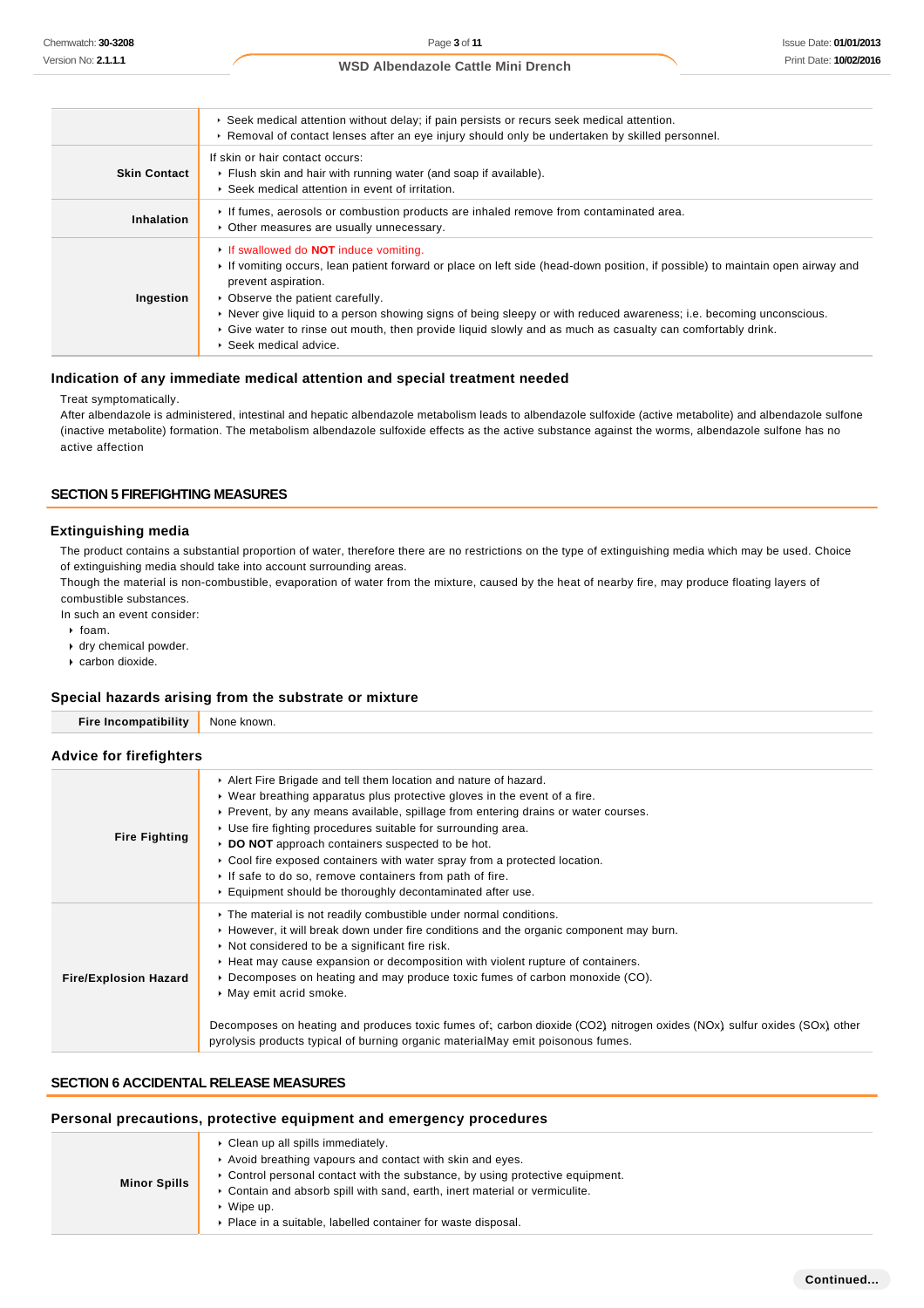|                     | Moderate hazard.                                                                                                        |
|---------------------|-------------------------------------------------------------------------------------------------------------------------|
|                     | • Clear area of personnel and move upwind.                                                                              |
|                     | Alert Fire Brigade and tell them location and nature of hazard.                                                         |
|                     | • Wear breathing apparatus plus protective gloves.                                                                      |
|                     | ▶ Prevent, by any means available, spillage from entering drains or water course.                                       |
|                     | ▶ Stop leak if safe to do so.                                                                                           |
| <b>Major Spills</b> | Contain spill with sand, earth or vermiculite.                                                                          |
|                     | • Collect recoverable product into labelled containers for recycling.                                                   |
|                     | • Neutralise/decontaminate residue (see Section 13 for specific agent).                                                 |
|                     | • Collect solid residues and seal in labelled drums for disposal.                                                       |
|                     | • Wash area and prevent runoff into drains.                                                                             |
|                     | After clean up operations, decontaminate and launder all protective clothing and equipment before storing and re-using. |
|                     | If contamination of drains or waterways occurs, advise emergency services.                                              |

Personal Protective Equipment advice is contained in Section 8 of the SDS.

# **SECTION 7 HANDLING AND STORAGE**

### **Precautions for safe handling**

| Safe handling     | Avoid all personal contact, including inhalation.<br>• Wear protective clothing when risk of exposure occurs.<br>• Use in a well-ventilated area.<br>▶ Prevent concentration in hollows and sumps.<br>DO NOT enter confined spaces until atmosphere has been checked.<br>DO NOT allow material to contact humans, exposed food or food utensils.<br>Avoid contact with incompatible materials.<br>V When handling, DO NOT eat, drink or smoke.<br>▶ Keep containers securely sealed when not in use.<br>Avoid physical damage to containers.<br>Always wash hands with soap and water after handling.<br>► Work clothes should be laundered separately. Launder contaminated clothing before re-use.<br>Use good occupational work practice.<br>► Observe manufacturer's storage and handling recommendations contained within this SDS. |
|-------------------|------------------------------------------------------------------------------------------------------------------------------------------------------------------------------------------------------------------------------------------------------------------------------------------------------------------------------------------------------------------------------------------------------------------------------------------------------------------------------------------------------------------------------------------------------------------------------------------------------------------------------------------------------------------------------------------------------------------------------------------------------------------------------------------------------------------------------------------|
| Other information | maintained.<br>Store in original containers.<br>▶ Keep containers securely sealed.<br>• No smoking, naked lights or ignition sources.<br>Store in a cool, dry, well-ventilated area.<br>▶ Store away from incompatible materials and foodstuff containers.<br>▶ Protect containers against physical damage and check regularly for leaks.<br>► Observe manufacturer's storage and handling recommendations contained within this SDS.                                                                                                                                                                                                                                                                                                                                                                                                    |

# **Conditions for safe storage, including any incompatibilities**

| Suitable container                | • Polyethylene or polypropylene container.<br>▶ Packing as recommended by manufacturer.<br>• Check all containers are clearly labelled and free from leaks. |
|-----------------------------------|-------------------------------------------------------------------------------------------------------------------------------------------------------------|
| <b>Storage</b><br>incompatibility | Avoid reaction with oxidising agents                                                                                                                        |

# **SECTION 8 EXPOSURE CONTROLS / PERSONAL PROTECTION**

# **Control parameters**

# **OCCUPATIONAL EXPOSURE LIMITS (OEL)**

### **INGREDIENT DATA**

Not Available

#### **EMERGENCY LIMITS**

| Ingredient                            | <b>Material name</b> | TEEL-1        | TEEL-2              | TEEL-3        |
|---------------------------------------|----------------------|---------------|---------------------|---------------|
| WSD Albendazole Cattle<br>Mini Drench | Not Available        | Not Available | Not Available       | Not Available |
| Ingredient                            | Original IDLH        |               | <b>Revised IDLH</b> |               |
| albendazole                           | Not Available        |               | Not Available       |               |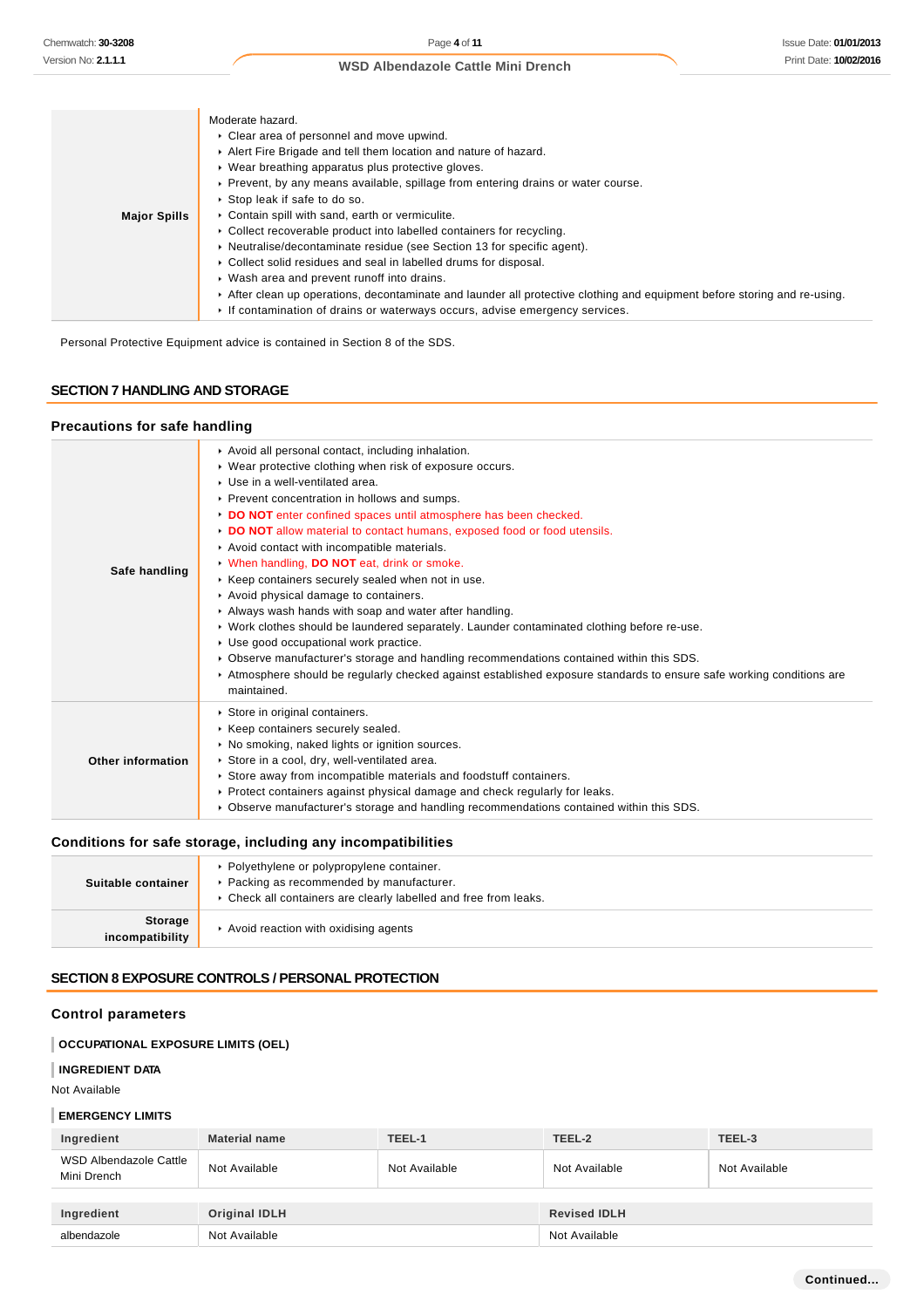| other ingredients<br>determined not to be<br>hazardous | Not Available | Not Available |
|--------------------------------------------------------|---------------|---------------|
| water                                                  | Not Available | Not Available |

#### **MATERIAL DATA**

**Exposure controls**

### **Appropriate engineering controls** Engineering controls are used to remove a hazard or place a barrier between the worker and the hazard. Well-designed engineering controls can be highly effective in protecting workers and will typically be independent of worker interactions to provide this high level of protection. The basic types of engineering controls are: Process controls which involve changing the way a job activity or process is done to reduce the risk. Enclosure and/or isolation of emission source which keeps a selected hazard "physically" away from the worker and ventilation that strategically "adds" and "removes" air in the work environment. Ventilation can remove or dilute an air contaminant if designed properly. The design of a ventilation system must match the particular process and chemical or contaminant in use. Employers may need to use multiple types of controls to prevent employee overexposure. Local exhaust ventilation usually required. If risk of overexposure exists, wear approved respirator. Correct fit is essential to obtain adequate protection. Supplied-air type respirator may be required in special circumstances. Correct fit is essential to ensure adequate protection. An approved self contained breathing apparatus (SCBA) may be required in some situations. Provide adequate ventilation in warehouse or closed storage area. Air contaminants generated in the workplace possess varying "escape" velocities which, in turn, determine the "capture velocities" of fresh circulating air required to effectively remove the contaminant. Type of Contaminant: Air Speed: Air Speed: Air Speed: Air Speed: Air Speed: Air Speed: Air Speed: Air Speed: Air Speed: Air Speed: Air Speed: Air Speed: Air Speed: Air Speed: Air Speed: Air Speed: Air Speed: Air Speed: Air solvent, vapours, degreasing etc., evaporating from tank (in still air).  $0.25-0.5 \text{ m/s}$ (50-100 f/min.) aerosols, fumes from pouring operations, intermittent container filling, low speed conveyer transfers, welding, spray drift, plating acid fumes, pickling (released at low velocity into zone of active generation) 0.5-1 m/s (100-200 f/min.) direct spray, spray painting in shallow booths, drum filling, conveyer loading, crusher dusts, gas discharge (active generation into zone of rapid air motion) 1-2.5 m/s (200-500 f/min.) grinding, abrasive blasting, tumbling, high speed wheel generated dusts (released at high initial velocity into zone of very high rapid air motion).  $2.5 - 10 m/s$ (500-2000 f/min.) Within each range the appropriate value depends on: Lower end of the range Upper end of the range 1: Room air currents minimal or favourable to capture 1: Disturbing room air currents 2: Contaminants of low toxicity or of nuisance value only. 2: Contaminants of high toxicity 3: Intermittent, low production.  $\begin{array}{c|c} \text{3: High production, heavy use} \end{array}$ 4: Large hood or large air mass in motion 4: Small hood-local control only Simple theory shows that air velocity falls rapidly with distance away from the opening of a simple extraction pipe. Velocity generally decreases with the square of distance from the extraction point (in simple cases). Therefore the air speed at the extraction point should be adjusted, accordingly, after reference to distance from the contaminating source. The air velocity at the extraction fan, for example, should be a minimum of 1-2 m/s (200-400 f/min) for extraction of solvents generated in a tank 2 meters distant from the extraction point. Other mechanical considerations, producing performance deficits within the extraction apparatus, make it essential that theoretical air velocities are multiplied by factors of 10 or more when extraction systems are installed or used. **Personal protection Eye and face protection** Safety glasses with side shields ▶ Chemical goggles. Contact lenses may pose a special hazard; soft contact lenses may absorb and concentrate irritants. A written policy document, describing the wearing of lenses or restrictions on use, should be created for each workplace or task. This should include a review of lens absorption and adsorption for the class of chemicals in use and an account of injury experience. Medical and first-aid personnel should be trained in their removal and suitable equipment should be readily available. In the event of chemical exposure, begin eye irrigation immediately and remove contact lens as soon as practicable. Lens should be removed at the first signs of eye redness or irritation - lens should be removed in a clean environment only after workers have washed hands thoroughly. [CDC NIOSH Current Intelligence Bulletin 59], [AS/NZS 1336 or national

equivalent]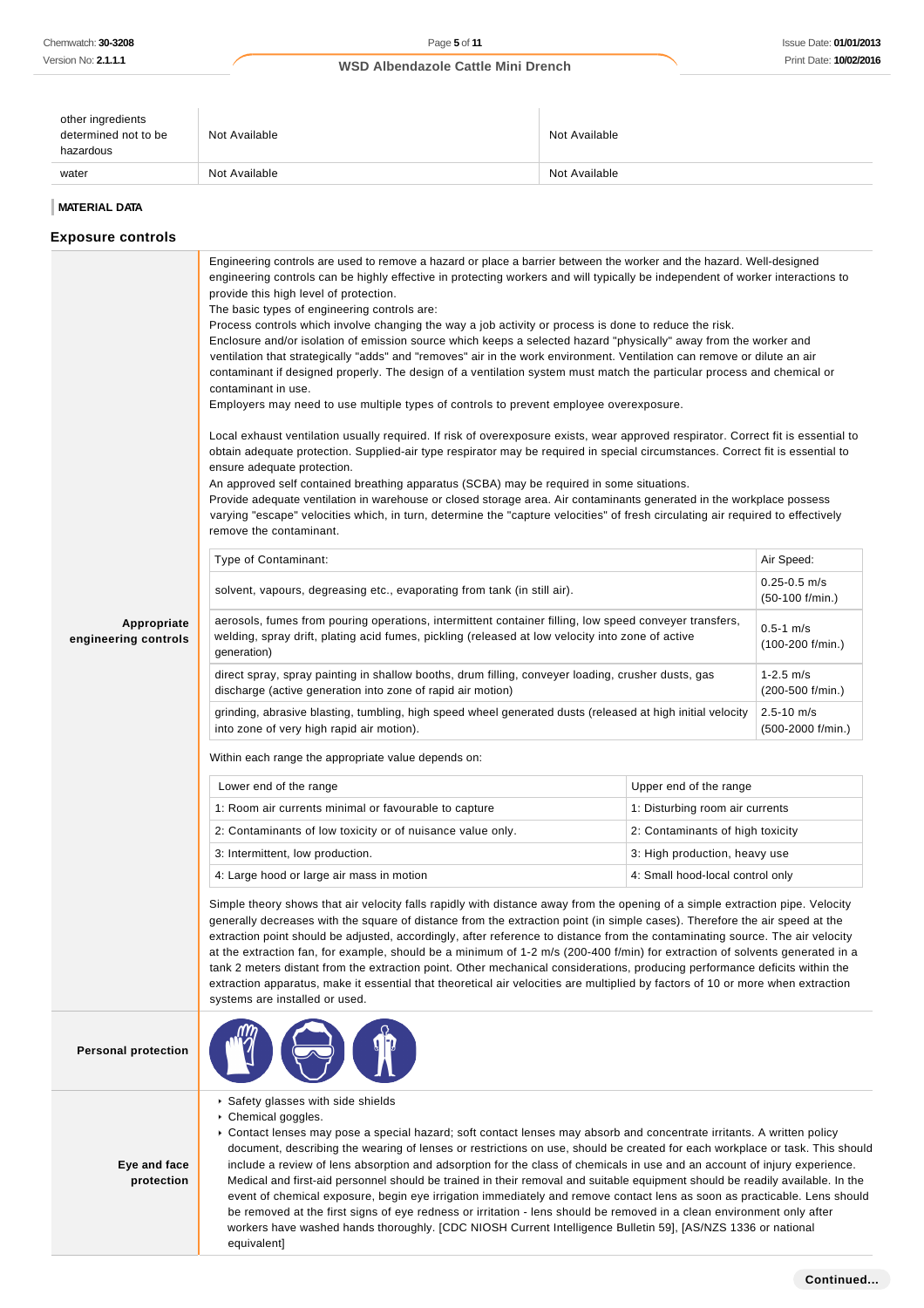| <b>Skin protection</b>       | See Hand protection below                                                                                                                                                                                                                                                                                                                                                                                                                                                                                                                                                                                                                                                                                                                                                                                                                                                                                                                                                                                                                                                                                                                                                                                                                                                                                                                                                                                                                                                                                                                                                                                                                                                                                                                                                                                                                                   |
|------------------------------|-------------------------------------------------------------------------------------------------------------------------------------------------------------------------------------------------------------------------------------------------------------------------------------------------------------------------------------------------------------------------------------------------------------------------------------------------------------------------------------------------------------------------------------------------------------------------------------------------------------------------------------------------------------------------------------------------------------------------------------------------------------------------------------------------------------------------------------------------------------------------------------------------------------------------------------------------------------------------------------------------------------------------------------------------------------------------------------------------------------------------------------------------------------------------------------------------------------------------------------------------------------------------------------------------------------------------------------------------------------------------------------------------------------------------------------------------------------------------------------------------------------------------------------------------------------------------------------------------------------------------------------------------------------------------------------------------------------------------------------------------------------------------------------------------------------------------------------------------------------|
| <b>Hands/feet protection</b> | The selection of suitable gloves does not only depend on the material, but also on further marks of quality which vary from<br>manufacturer to manufacturer. Where the chemical is a preparation of several substances, the resistance of the glove<br>material can not be calculated in advance and has therefore to be checked prior to the application.<br>The exact break through time for substances has to be obtained from the manufacturer of the protective gloves and has to<br>be observed when making a final choice.<br>Suitability and durability of glove type is dependent on usage. Important factors in the selection of gloves include:<br>Firequency and duration of contact,<br>• chemical resistance of glove material,<br>▶ glove thickness and<br>$\cdot$ dexterity<br>Select gloves tested to a relevant standard (e.g. Europe EN 374, US F739, AS/NZS 2161.1 or national equivalent).<br>▶ When prolonged or frequently repeated contact may occur, a glove with a protection class of 5 or higher (breakthrough time<br>greater than 240 minutes according to EN 374, AS/NZS 2161.10.1 or national equivalent) is recommended.<br>• When only brief contact is expected, a glove with a protection class of 3 or higher (breakthrough time greater than 60<br>minutes according to EN 374, AS/NZS 2161.10.1 or national equivalent) is recommended.<br>Some glove polymer types are less affected by movement and this should be taken into account when considering gloves<br>for long-term use.<br>Contaminated gloves should be replaced.<br>Gloves must only be worn on clean hands. After using gloves, hands should be washed and dried thoroughly. Application of a<br>non-perfumed moisturiser is recommended.<br>▶ Wear chemical protective gloves, e.g. PVC.<br>▶ Wear safety footwear or safety gumboots, e.g. Rubber |
| <b>Body protection</b>       | See Other protection below                                                                                                                                                                                                                                                                                                                                                                                                                                                                                                                                                                                                                                                                                                                                                                                                                                                                                                                                                                                                                                                                                                                                                                                                                                                                                                                                                                                                                                                                                                                                                                                                                                                                                                                                                                                                                                  |
| Other protection             | • Overalls.<br>▶ P.V.C. apron.<br>▶ Barrier cream.<br>▶ Skin cleansing cream.<br>▶ Eye wash unit.                                                                                                                                                                                                                                                                                                                                                                                                                                                                                                                                                                                                                                                                                                                                                                                                                                                                                                                                                                                                                                                                                                                                                                                                                                                                                                                                                                                                                                                                                                                                                                                                                                                                                                                                                           |
| <b>Thermal hazards</b>       | Not Available                                                                                                                                                                                                                                                                                                                                                                                                                                                                                                                                                                                                                                                                                                                                                                                                                                                                                                                                                                                                                                                                                                                                                                                                                                                                                                                                                                                                                                                                                                                                                                                                                                                                                                                                                                                                                                               |

### **Recommended material(s)**

### **GLOVE SELECTION INDEX**

Glove selection is based on a modified presentation of the:

 **"Forsberg Clothing Performance Index".**

 The effect(s) of the following substance(s) are taken into account in the **computer-generated** selection:

WSD Albendazole Cattle Mini Drench

| <b>Material</b> | <b>CPI</b> |
|-----------------|------------|
| <b>BUTYL</b>    | Α          |
| <b>NEOPRENE</b> | А          |
| <b>VITON</b>    | А          |
| NATURAL RUBBER  | C          |
| <b>PVA</b>      | C          |

\* CPI - Chemwatch Performance Index

A: Best Selection

B: Satisfactory; may degrade after 4 hours continuous immersion C: Poor to Dangerous Choice for other than short term immersion **NOTE**: As a series of factors will influence the actual performance of the glove, a final selection must be based on detailed observation. - \* Where the glove is to be used on a short term, casual or infrequent basis, factors such as "feel" or convenience (e.g. disposability), may dictate a choice of gloves which might otherwise be unsuitable following long-term or frequent use. A qualified practitioner should be consulted.

### **SECTION 9 PHYSICAL AND CHEMICAL PROPERTIES**

#### **Information on basic physical and chemical properties**

| Appearance            | White, acidic, odourless suspension; mixes with water. |                                 |      |
|-----------------------|--------------------------------------------------------|---------------------------------|------|
|                       |                                                        |                                 |      |
| <b>Physical state</b> | Liquid                                                 | Relative density<br>(Water = 1) | 1.04 |

### **Respiratory protection**

Not Available

Not Available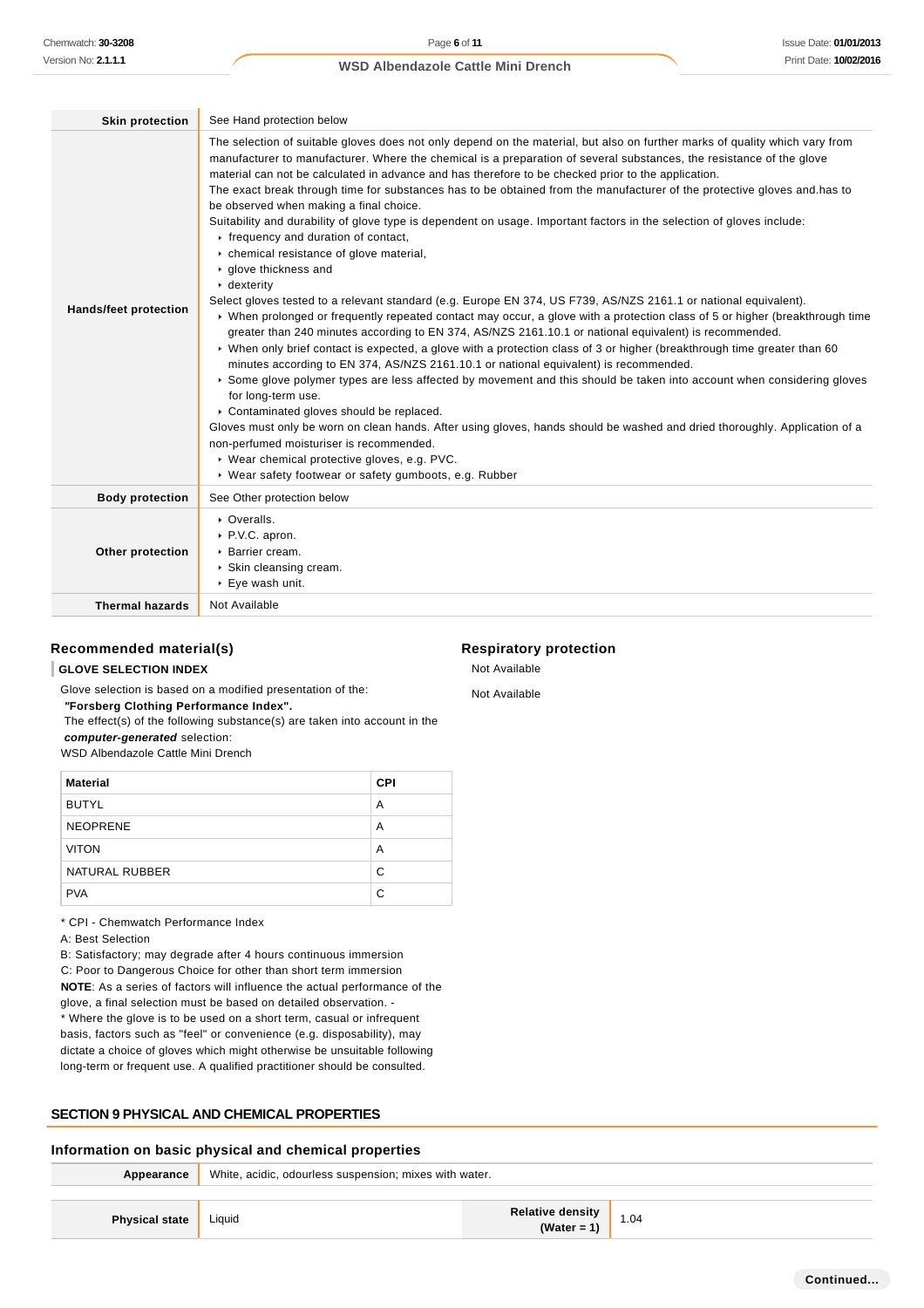| Odour                                           | Not Available  | <b>Partition coefficient</b><br>n-octanol / water                                  | Not Available  |
|-------------------------------------------------|----------------|------------------------------------------------------------------------------------|----------------|
| <b>Odour threshold</b>                          | Not Available  | Auto-ignition<br>temperature (°C)                                                  | Not Available  |
| pH (as supplied)                                | $4 - 5$        | <b>Decomposition</b><br>temperature                                                | Not Available  |
| Melting point /<br>freezing point (°C)          | Not Available  | Viscosity (cSt)                                                                    | Not Available  |
| Initial boiling point<br>and boiling range (°C) | Not Available  | <b>Molecular weight</b><br>(g/mol)                                                 | Not Applicable |
| Flash point (°C)                                | Not Available  | <b>Taste</b>                                                                       | Not Available  |
| <b>Evaporation rate</b>                         | Not Available  | <b>Explosive properties</b>                                                        | Not Available  |
| Flammability                                    | Not Available  | <b>Oxidising properties</b>                                                        | Not Available  |
| <b>Upper Explosive Limit</b><br>$(\%)$          | Not Applicable | <b>Surface Tension</b><br>(dyn/cm or mN/m)                                         | Not Available  |
| <b>Lower Explosive Limit</b><br>(%)             | Not Applicable | <b>Volatile Component</b><br>$(% \mathcal{L}^{\prime }\cap \mathcal{L}^{\prime })$ | Not Available  |
| Vapour pressure (kPa)                           | Not Available  | <b>Gas group</b>                                                                   | Not Available  |
| Solubility in water<br>(g/L)                    | Miscible       | pH as a solution (1%)                                                              | Not Available  |
| Vapour density (Air =<br>1)                     | Not Available  | VOC g/L                                                                            | Not Available  |

# **SECTION 10 STABILITY AND REACTIVITY**

| Reactivity                                    | See section 7                                                                                                                        |
|-----------------------------------------------|--------------------------------------------------------------------------------------------------------------------------------------|
| <b>Chemical stability</b>                     | • Unstable in the presence of incompatible materials.<br>▶ Product is considered stable.<br>Hazardous polymerisation will not occur. |
| Possibility of<br>hazardous reactions         | See section 7                                                                                                                        |
| <b>Conditions to avoid</b>                    | See section 7                                                                                                                        |
| Incompatible materials                        | See section 7                                                                                                                        |
| <b>Hazardous</b><br>decomposition<br>products | See section 5                                                                                                                        |

# **SECTION 11 TOXICOLOGICAL INFORMATION**

# **Information on toxicological effects**

| <b>Inhaled</b>      | The material is not thought to produce either adverse health effects or irritation of the respiratory tract following inhalation (as<br>classified by EC Directives using animal models). Nevertheless, adverse systemic effects have been produced following<br>exposure of animals by at least one other route and good hygiene practice requires that exposure be kept to a minimum and<br>that suitable control measures be used in an occupational setting.<br>Not normally a hazard due to non-volatile nature of product                                                                                                                                                                                                                                                                                                                                                              |
|---------------------|----------------------------------------------------------------------------------------------------------------------------------------------------------------------------------------------------------------------------------------------------------------------------------------------------------------------------------------------------------------------------------------------------------------------------------------------------------------------------------------------------------------------------------------------------------------------------------------------------------------------------------------------------------------------------------------------------------------------------------------------------------------------------------------------------------------------------------------------------------------------------------------------|
| Ingestion           | Accidental ingestion of the material may be damaging to the health of the individual.<br>Benzimidazole carbamate anthelmintics, when administered in therapeutic doses, have produced allergic reaction (which may<br>be associated with destruction of parasites), raised liver enzyme values, and may be associated with leukopenia and alopecia.<br>Extremely large oral doses may produce intestinal cramps, anorexia, lethargy, pulmonary haemorrhage, oedema, hepatic<br>and epicardial haemorrhage, and nausea, vomiting and diarrhoea. Other symptoms include dizziness, giddiness, tinnitus,<br>insomnia, anxiety, confusion, convulsions, hallucinations and headache. Overdose may produce gastrointestinal symptoms,<br>visual disturbance and psychic alterations. Absorption is generally limited.<br>Animal studies suggest that this family of drugs may also be teratogenic |
| <b>Skin Contact</b> | The material is not thought to produce adverse health effects or skin irritation following contact (as classified by EC<br>Directives using animal models). Nevertheless, good hygiene practice requires that exposure be kept to a minimum and that<br>suitable gloves be used in an occupational setting.<br>Open cuts, abraded or irritated skin should not be exposed to this material<br>Entry into the blood-stream through, for example, cuts, abrasions, puncture wounds or lesions, may produce systemic injury<br>with harmful effects. Examine the skin prior to the use of the material and ensure that any external damage is suitably<br>protected.                                                                                                                                                                                                                            |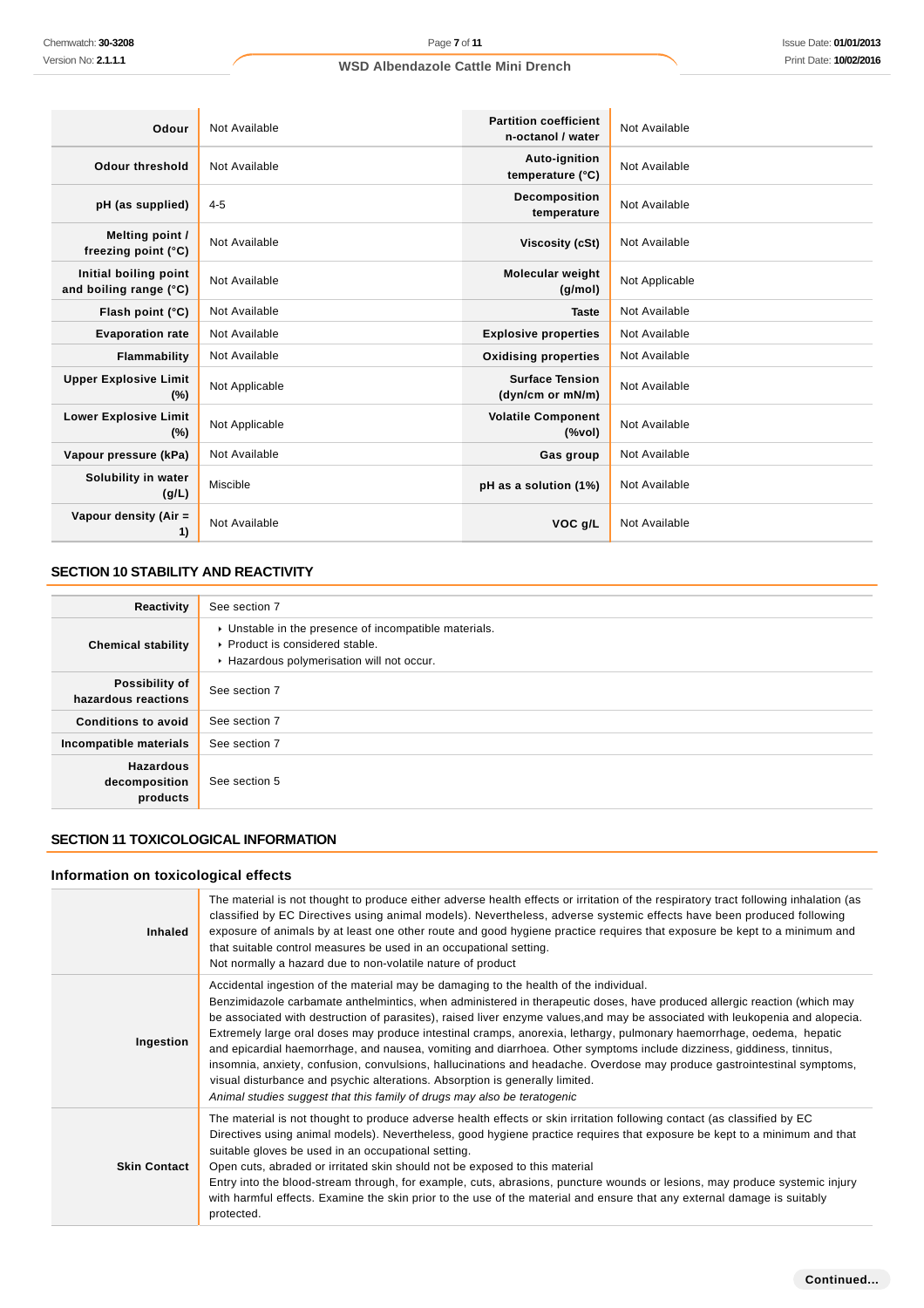| Eye     | Although the liquid is not thought to be an irritant (as classified by EC Directives), direct contact with the eye may produce<br>transient discomfort characterised by tearing or conjunctival redness (as with windburn).                                                                                                                                                                                                                                                                                                                                                                                                                                                                                                                                                                                                                                                                                                                                                                                                                                                                                                                                                                                                                                                                                                                                                                                                                                                                                                                                                                                                                                                                                                                         |
|---------|-----------------------------------------------------------------------------------------------------------------------------------------------------------------------------------------------------------------------------------------------------------------------------------------------------------------------------------------------------------------------------------------------------------------------------------------------------------------------------------------------------------------------------------------------------------------------------------------------------------------------------------------------------------------------------------------------------------------------------------------------------------------------------------------------------------------------------------------------------------------------------------------------------------------------------------------------------------------------------------------------------------------------------------------------------------------------------------------------------------------------------------------------------------------------------------------------------------------------------------------------------------------------------------------------------------------------------------------------------------------------------------------------------------------------------------------------------------------------------------------------------------------------------------------------------------------------------------------------------------------------------------------------------------------------------------------------------------------------------------------------------|
| Chronic | There is sufficient evidence to provide a strong presumption that human exposure to the material may result in<br>developmental toxicity, generally on the basis of:<br>- clear results in appropriate animal studies where effects have been observed in the absence of marked maternal toxicity, or<br>at around the same dose levels as other toxic effects but which are not secondary non-specific consequences of the other<br>toxic effects.<br>On the basis, primarily, of animal experiments, concern has been expressed by at least one classification body that the<br>material may produce carcinogenic or mutagenic effects; in respect of the available information, however, there presently<br>exists inadequate data for making a satisfactory assessment.<br>Limited evidence suggests that repeated or long-term occupational exposure may produce cumulative health effects<br>involving organs or biochemical systems.<br>In animal tests, toxic doses of albendazole have resulted in anorexia, lethargy, pulmonary hemorrhage and oedema; hepatic<br>and epicardial hemorrhage.<br>Doses of 10 mg/kg/day albendazole for one month in humans receiving treatment for parasitic infestation has resulted in<br>reversible abnormalities in liver function tests.<br>In animal tests, toxic doses have resulted in anorexia, lethargy, pulmonary hemorrhage and oedema; hepatic and epicardial<br>hemorrhage.<br>In a chronic study in rats, doses of 20 mg/kg/day produced slightly reduced leukocyte and neutrophil counts. In mice<br>degeneration of tubular epithelium of testes was observed following chronic dosing of 400 mg/kg/day.<br>WARNING: Albendazole may cause birth defects, avoid all exposure in pregnancy |

| <b>WSD Albendazole</b><br><b>Cattle Mini Drench</b> | <b>TOXICITY</b>                                                                                                                                                                                                                 | <b>IRRITATION</b>               |
|-----------------------------------------------------|---------------------------------------------------------------------------------------------------------------------------------------------------------------------------------------------------------------------------------|---------------------------------|
|                                                     | Not Available                                                                                                                                                                                                                   | Not Available                   |
|                                                     | <b>TOXICITY</b>                                                                                                                                                                                                                 | <b>IRRITATION</b>               |
| albendazole                                         | Oral (rat) LD50: 2400 mg/kg <sup>*[2]</sup>                                                                                                                                                                                     | **[SmithKline]                  |
|                                                     |                                                                                                                                                                                                                                 | Eye (rabbit): non irritating ** |
| water                                               | <b>TOXICITY</b>                                                                                                                                                                                                                 | <b>IRRITATION</b>               |
|                                                     | Oral (rat) LD50: >90000 mg/kg <sup>[2]</sup>                                                                                                                                                                                    | Not Available                   |
| Legend:                                             | 1. Value obtained from Europe ECHA Registered Substances - Acute toxicity 2.* Value obtained from manufacturer's SDS.<br>Unless otherwise specified data extracted from RTECS - Register of Toxic Effect of chemical Substances |                                 |

| <b>ALBENDAZOLE</b> | Asthma-like symptoms may continue for months or even years after exposure to the material ceases. This may be due to a<br>non-allergenic condition known as reactive airways dysfunction syndrome (RADS) which can occur following exposure to high<br>levels of highly irritating compound. Key criteria for the diagnosis of RADS include the absence of preceding respiratory<br>disease, in a non-atopic individual, with abrupt onset of persistent asthma-like symptoms within minutes to hours of a<br>documented exposure to the irritant. A reversible airflow pattern, on spirometry, with the presence of moderate to severe<br>bronchial hyperreactivity on methacholine challenge testing and the lack of minimal lymphocytic inflammation, without<br>eosinophilia, have also been included in the criteria for diagnosis of RADS. RADS (or asthma) following an irritating inhalation<br>is an infrequent disorder with rates related to the concentration of and duration of exposure to the irritating substance.<br>Industrial bronchitis, on the other hand, is a disorder that occurs as result of exposure due to high concentrations of irritating<br>substance (often particulate in nature) and is completely reversible after exposure ceases. The disorder is characterised by<br>dyspnea, cough and mucus production.<br>Exposure to the material for prolonged periods may cause physical defects in the developing embryo (teratogenesis).<br>(-) rat LD50: 1000 mg/kg** Skin (rabbit): non irritating ** Effects on embryo or fetus. ADI: 0.05 mg/kg/day NOEL: 5<br>mg/kg/day |
|--------------------|-------------------------------------------------------------------------------------------------------------------------------------------------------------------------------------------------------------------------------------------------------------------------------------------------------------------------------------------------------------------------------------------------------------------------------------------------------------------------------------------------------------------------------------------------------------------------------------------------------------------------------------------------------------------------------------------------------------------------------------------------------------------------------------------------------------------------------------------------------------------------------------------------------------------------------------------------------------------------------------------------------------------------------------------------------------------------------------------------------------------------------------------------------------------------------------------------------------------------------------------------------------------------------------------------------------------------------------------------------------------------------------------------------------------------------------------------------------------------------------------------------------------------------------------------------------------------------------------------------------|
| <b>WATER</b>       | No significant acute toxicological data identified in literature search.                                                                                                                                                                                                                                                                                                                                                                                                                                                                                                                                                                                                                                                                                                                                                                                                                                                                                                                                                                                                                                                                                                                                                                                                                                                                                                                                                                                                                                                                                                                                    |

| <b>Acute Toxicity</b>                       | $\circ$             | Carcinogenicity                           | $\odot$        |
|---------------------------------------------|---------------------|-------------------------------------------|----------------|
| <b>Skin</b><br><b>Irritation/Corrosion</b>  | $\circ$             | Reproductivity                            | $\checkmark$   |
| <b>Serious Eye</b><br>Damage/Irritation     | $\circledcirc$      | <b>STOT - Single</b><br><b>Exposure</b>   | $\odot$        |
| <b>Respiratory or Skin</b><br>sensitisation | $\circlearrowright$ | <b>STOT - Repeated</b><br><b>Exposure</b> | $\odot$        |
| <b>Mutagenicity</b>                         | $\circ$             | <b>Aspiration Hazard</b>                  | $\circledcirc$ |

Legend:  $\mathsf{X}$  - Data available but does not fill the criteria for classification  $\blacktriangleright$  – Data required to make classification available

 $\bigcirc$  – Data Not Available to make classification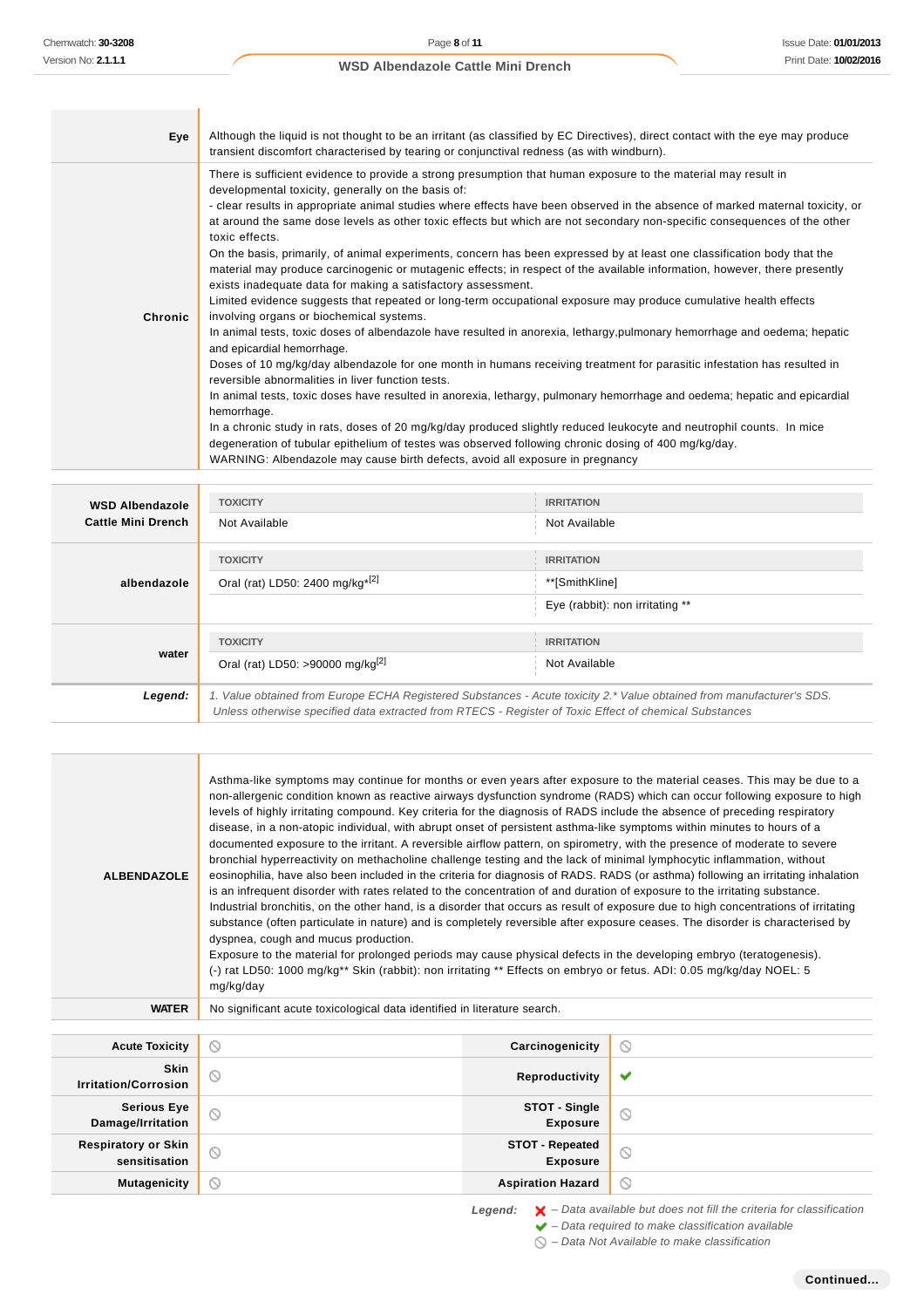### **SECTION 12 ECOLOGICAL INFORMATION**

### **Toxicity**

| Ingredient  | Endpoint                                                                                                                                                                                                                                                                                                                                                                            | <b>Test Duration (hr)</b> | <b>Species</b>                | Value        | <b>Source</b> |
|-------------|-------------------------------------------------------------------------------------------------------------------------------------------------------------------------------------------------------------------------------------------------------------------------------------------------------------------------------------------------------------------------------------|---------------------------|-------------------------------|--------------|---------------|
| albendazole | EC50                                                                                                                                                                                                                                                                                                                                                                                | 96                        | Algae or other aquatic plants | 0.819mg/L    | 3             |
| albendazole | EC50                                                                                                                                                                                                                                                                                                                                                                                | 96                        | Algae or other aquatic plants | 3.259mg/L    | 3             |
| albendazole | <b>LC50</b>                                                                                                                                                                                                                                                                                                                                                                         | 96                        | Fish                          | 9.860mg/L    | 3             |
| water       | EC50                                                                                                                                                                                                                                                                                                                                                                                | 384                       | Crustacea                     | 199.179mg/L  | 3             |
| water       | EC50                                                                                                                                                                                                                                                                                                                                                                                | 96                        | Algae or other aguatic plants | 8768.874ma/L | 3             |
| water       | <b>LC50</b>                                                                                                                                                                                                                                                                                                                                                                         | 96                        | Fish                          | 897.520mg/L  | 3             |
| Legend:     | Extracted from 1. IUCLID Toxicity Data 2. Europe ECHA Registered Substances - Ecotoxicological Information - Aquatic Toxicity<br>3. EPIWIN Suite V3.12 - Aquatic Toxicity Data (Estimated) 4. US EPA, Ecotox database - Aquatic Toxicity Data 5. ECETOC<br>Aquatic Hazard Assessment Data 6. NITE (Japan) - Bioconcentration Data 7. METI (Japan) - Bioconcentration Data 8. Vendor |                           |                               |              |               |

Harmful to aquatic organisms, may cause long-term adverse effects in the aquatic environment. **DO NOT** discharge into sewer or waterways.

### **Persistence and degradability**

Data

| Ingredient  | Persistence: Water/Soil | <b>Persistence: Air</b> |
|-------------|-------------------------|-------------------------|
| albendazole | <b>HIGH</b>             | <b>HIGH</b>             |
| water       | ∟OW                     | LOW                     |

# **Bioaccumulative potential**

| Ingredient  | <b>Bioaccumulation</b>   |
|-------------|--------------------------|
| albendazole | LOW (LogKOW = $3.1358$ ) |
| water       | LOW (LogKOW = -1.38)     |

# **Mobility in soil**

| Ingredient  | <b>Mobility</b>     |
|-------------|---------------------|
| albendazole | LOW (KOC = 1871)    |
| water       | LOW (KOC = $14.3$ ) |

### **SECTION 13 DISPOSAL CONSIDERATIONS**

#### **Waste treatment methods**

| <b>Product / Packaging</b><br>disposal | $\triangleright$ Containers may still present a chemical hazard/ danger when empty.<br>▶ Return to supplier for reuse/ recycling if possible.<br>Otherwise:<br>If container can not be cleaned sufficiently well to ensure that residuals do not remain or if the container cannot be used to<br>store the same product, then puncture containers, to prevent re-use, and bury at an authorised landfill.<br>► Where possible retain label warnings and SDS and observe all notices pertaining to the product.<br>Legislation addressing waste disposal requirements may differ by country, state and/ or territory. Each user must refer to<br>laws operating in their area. In some areas, certain wastes must be tracked.<br>A Hierarchy of Controls seems to be common - the user should investigate:<br>▶ Reduction<br>$\triangleright$ Reuse<br>$\triangleright$ Recycling<br>▶ Disposal (if all else fails)<br>This material may be recycled if unused, or if it has not been contaminated so as to make it unsuitable for its intended use.<br>If it has been contaminated, it may be possible to reclaim the product by filtration, distillation or some other means. Shelf life<br>considerations should also be applied in making decisions of this type. Note that properties of a material may change in use,<br>and recycling or reuse may not always be appropriate. |
|----------------------------------------|-------------------------------------------------------------------------------------------------------------------------------------------------------------------------------------------------------------------------------------------------------------------------------------------------------------------------------------------------------------------------------------------------------------------------------------------------------------------------------------------------------------------------------------------------------------------------------------------------------------------------------------------------------------------------------------------------------------------------------------------------------------------------------------------------------------------------------------------------------------------------------------------------------------------------------------------------------------------------------------------------------------------------------------------------------------------------------------------------------------------------------------------------------------------------------------------------------------------------------------------------------------------------------------------------------------------------------------------------------------------------------------|
|----------------------------------------|-------------------------------------------------------------------------------------------------------------------------------------------------------------------------------------------------------------------------------------------------------------------------------------------------------------------------------------------------------------------------------------------------------------------------------------------------------------------------------------------------------------------------------------------------------------------------------------------------------------------------------------------------------------------------------------------------------------------------------------------------------------------------------------------------------------------------------------------------------------------------------------------------------------------------------------------------------------------------------------------------------------------------------------------------------------------------------------------------------------------------------------------------------------------------------------------------------------------------------------------------------------------------------------------------------------------------------------------------------------------------------------|

#### **SECTION 14 TRANSPORT INFORMATION**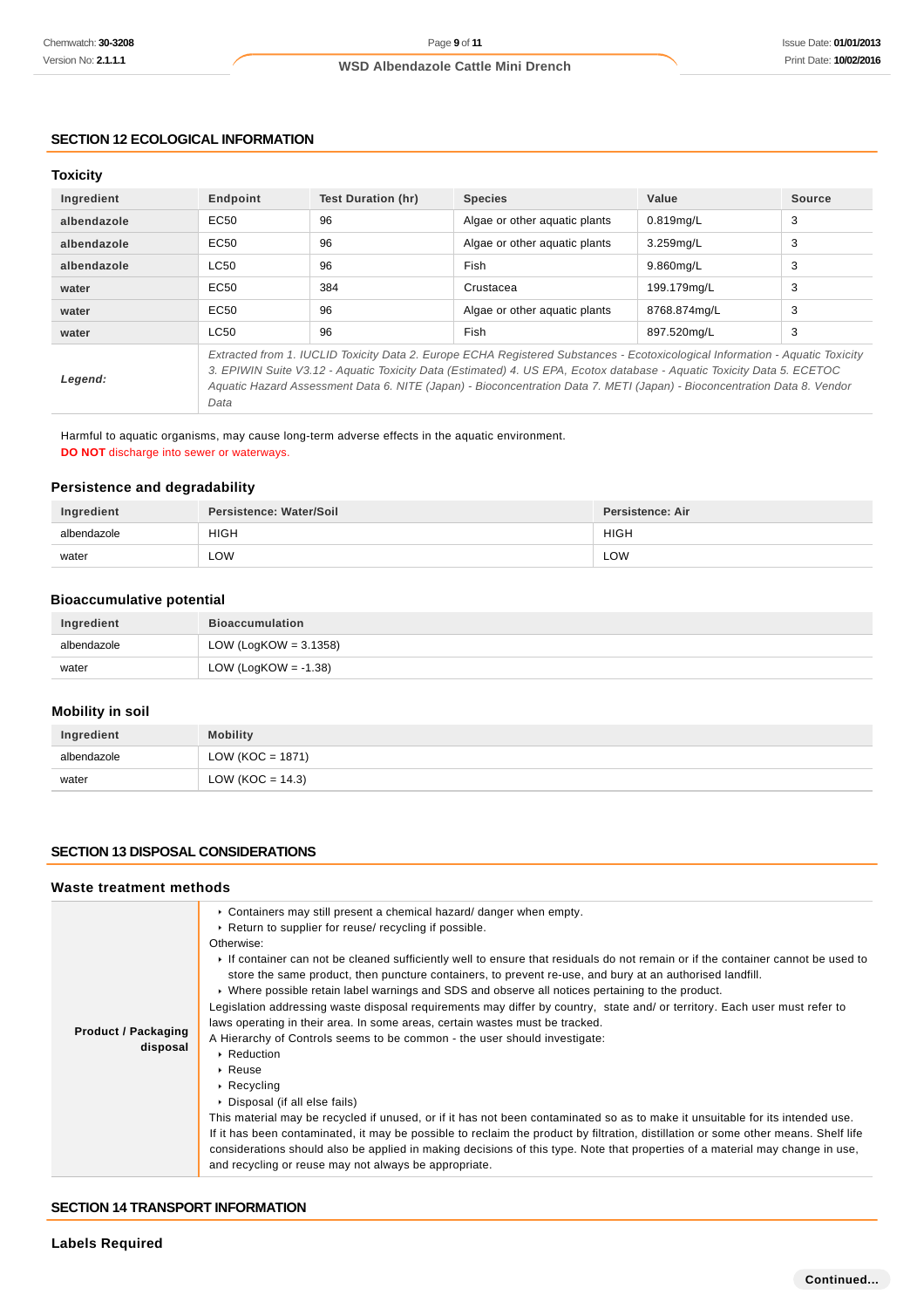#### Issue Date: **01/01/2013** Print Date: **10/02/2016**

#### **WSD Albendazole Cattle Mini Drench**

**Marine Pollutant** NO

**HAZCHEM** Not Applicable

### **Land transport (ADG): NOT REGULATED FOR TRANSPORT OF DANGEROUS GOODS**

### **Air transport (ICAO-IATA / DGR): NOT REGULATED FOR TRANSPORT OF DANGEROUS GOODS**

### **Sea transport (IMDG-Code / GGVSee): NOT REGULATED FOR TRANSPORT OF DANGEROUS GOODS**

### **SECTION 15 REGULATORY INFORMATION**

#### **Safety, health and environmental regulations / legislation specific for the substance or mixture**

#### **ALBENDAZOLE(54965-21-8) IS FOUND ON THE FOLLOWING REGULATORY LISTS**

Australia Hazardous Substances Information System - Consolidated Lists Australia Inventory of Chemical Substances (AICS)

#### **WATER(7732-18-5) IS FOUND ON THE FOLLOWING REGULATORY LISTS**

Australia Inventory of Chemical Substances (AICS)

| <b>National Inventory</b>        | <b>Status</b>                                                                                                                                                                                           |
|----------------------------------|---------------------------------------------------------------------------------------------------------------------------------------------------------------------------------------------------------|
| Australia - AICS                 | Y                                                                                                                                                                                                       |
| Canada - DSL                     | N (albendazole)                                                                                                                                                                                         |
| Canada - NDSL                    | N (albendazole; water)                                                                                                                                                                                  |
| China - IECSC                    | Y                                                                                                                                                                                                       |
| Europe - EINEC /<br>ELINCS / NLP | Y                                                                                                                                                                                                       |
| Japan - ENCS                     | N (albendazole; water)                                                                                                                                                                                  |
| Korea - KECI                     | Y                                                                                                                                                                                                       |
| New Zealand - NZIoC              | Y                                                                                                                                                                                                       |
| Philippines - PICCS              | N (albendazole)                                                                                                                                                                                         |
| USA - TSCA                       | N (albendazole)                                                                                                                                                                                         |
| Legend:                          | $Y = All$ ingredients are on the inventory<br>$N = Not$ determined or one or more ingredients are not on the inventory and are not exempt from listing(see specific ingredients<br><i>in brackets</i> ) |

### **SECTION 16 OTHER INFORMATION**

#### **Other information**

Classification of the preparation and its individual components has drawn on official and authoritative sources as well as independent review by the Chemwatch Classification committee using available literature references.

A list of reference resources used to assist the committee may be found at: www.chemwatch.net

The SDS is a Hazard Communication tool and should be used to assist in the Risk Assessment. Many factors determine whether the reported Hazards are Risks in the workplace or other settings. Risks may be determined by reference to Exposures Scenarios. Scale of use, frequency of use and current or available engineering controls must be considered.

#### **Definitions and abbreviations**

PC-TWA: Permissible Concentration-Time Weighted Average PC-STEL: Permissible Concentration-Short Term Exposure Limit IARC: International Agency for Research on Cancer ACGIH: American Conference of Governmental Industrial Hygienists STEL: Short Term Exposure Limit TEEL: Temporary Emergency Exposure Limit。 IDLH: Immediately Dangerous to Life or Health Concentrations OSF: Odour Safety Factor NOAEL :No Observed Adverse Effect Level LOAEL: Lowest Observed Adverse Effect Level TLV: Threshold Limit Value LOD: Limit Of Detection OTV: Odour Threshold Value BCF: BioConcentration Factors BEI: Biological Exposure Index

This document is copyright.